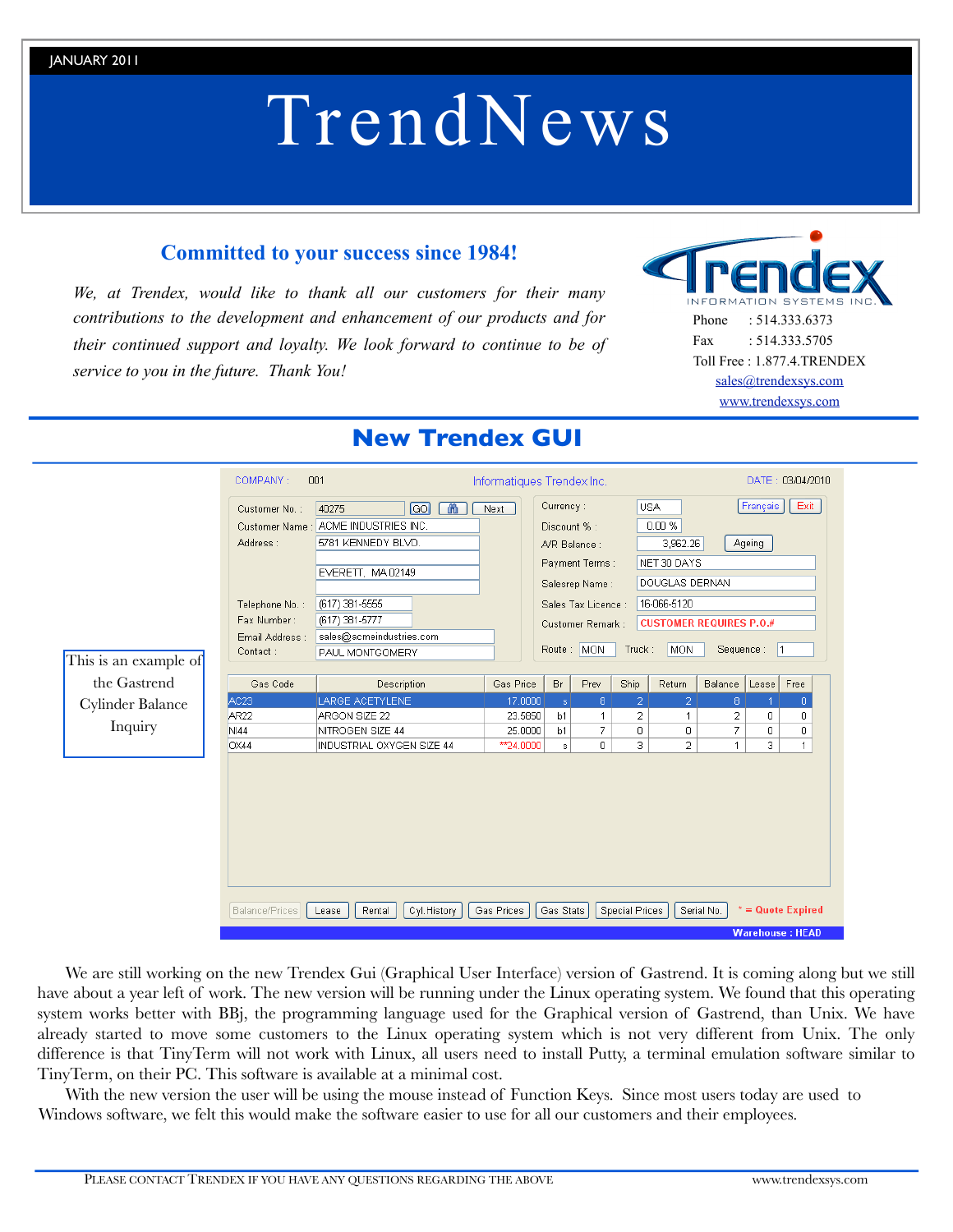**Trendex, addressing the needs of independent welding supply distributors since 1984!**

# **Gastrend Software Update Version 9.85**

Again this year we have decided to start the software updates after the Christmas Holidays. We will be contacting each customer individually to establish a date. We will not need to interrupt the customer's work day since most of the utilities can be run even if users are on the system. We only need about one (1) hour of the system time to put the programs in place and during this time no one can be using the system.

With last year's Newsletter we had included a CD-ROM containing the Trendex Software Manual. This CD allows you to copy the PDF file from the CD-ROM on to your PC hard drive and then open the document with the Acrobat Reader. Customers will be able to look up program information by a search word and will be able to retrieve daily procedures information as well as accounting entries information.

# **Modifications/Features:**

#### **Blocked Daily Cylinder Rental :**

We have modified the daily cylinder rent to allow for annual leases to be applied on different cylinder sizes (i.e. if a customer has 2 leases for small oxygens and one month took 1 small and 1 medium, the leases will be applied to both and no rent will be charged). To be able to use this option, users need to set up block codes and then code each type of cylinder with this code. If you wish to use this option please contact Trendex.

#### **Automatic Price Update (4-1-1-1):**

You will now be able to set up products to decrease prices if the cost decreases. This is an option by company.

#### **Non-Stock items (9-2-1 & 4-2-1):**

When a non-stock item is entered in a purchase order or customer order, the system will retain the group, description and units of measure (sell/purchase) so

the user does not need to reenter this information again.

# **Inventory Using Bar Codes:**

Many users do not know that you can connect a corded Bar Code Scanner to a Wireless Laptop and take your physical inventory. This will make it much easier and speed up the inventory taking procedure.

#### **Inventory Random Count Sheet (4-3-15-2):**

This count sheet will print each day on a specified printer, random inventory items to allow users to take inventory for those items. The user may specify the number of random items to print and how often the same items should reprint on the report (3-2-1, F7).

# **Customer Cylinder Adjustment**

**(9-5-16) :** Will now block users that are set to daily rental from entering adjustments in the shipped and returned columns.

**Quote Entry (13-1):** We have added a new inquiry (F9 Customer Sales Alpha) to the program. We have also modified the quote print to allow for your customers to sign the quote when they accept it.

# **Tax Reports (1-3-13):**

We have modified the tax reports (GST/ PST, etc..) to ask the user for year and period. The AR month end will no longer erase the tax files so that the user may reprint the reports for previous periods. The user may remove the tax files at year end and for up to a given date.

#### **Customer/Product Comparison Variance Report (6-3-2-8) :**

This report will allow the user to compare a customer's product sales stats (quantity sold) for this year and any other year requested.

#### **Ranked Customer Sales Comparison Report (6-3-2-9):** This

sales report can be sorted by salesep or territory and will rank customers by ascending or descending order and by sales amount or profit percent.

#### **Customer Sales Report by Invoice**

**(6-3-2-10) :** This sales report option will print for invoice dates, the invoice numbers and total amounts. The ASCII file option will create a file with the same information but will also detail all the items on the invoice.

#### **Commission Report (6-4-11) :**

This report will now ask a new question, if to print only paid invoices. At month end, you may remove only the commission for paid invoices in the Sales Analysis month end.

#### **Customer Cylinder History Report**

**(9-4-6):** We have modified the report to allow the user to enter a date range.

#### **Routing Report & Truck Load**

**Sheet :** The routing report will give users an address list of all the customers on a specific route & truck. Users can also create an ASCII file that may be used in any PC software to chart the customer's route. The Truck Load Sheet lets your driver know what gases and hardgoods need to be loaded onto the truck for the route that he is about to deliver. These reports may only be printed if you are coded for the Delivery Route Module.

#### **Duplex Printing:**

It has come to our attention that many users are not aware that they can print on both sides of the paper if they have a duplexed printer. You can simply press [F5]-Duplexed instead of [F1] Compressed. This will print on both sides of the page.